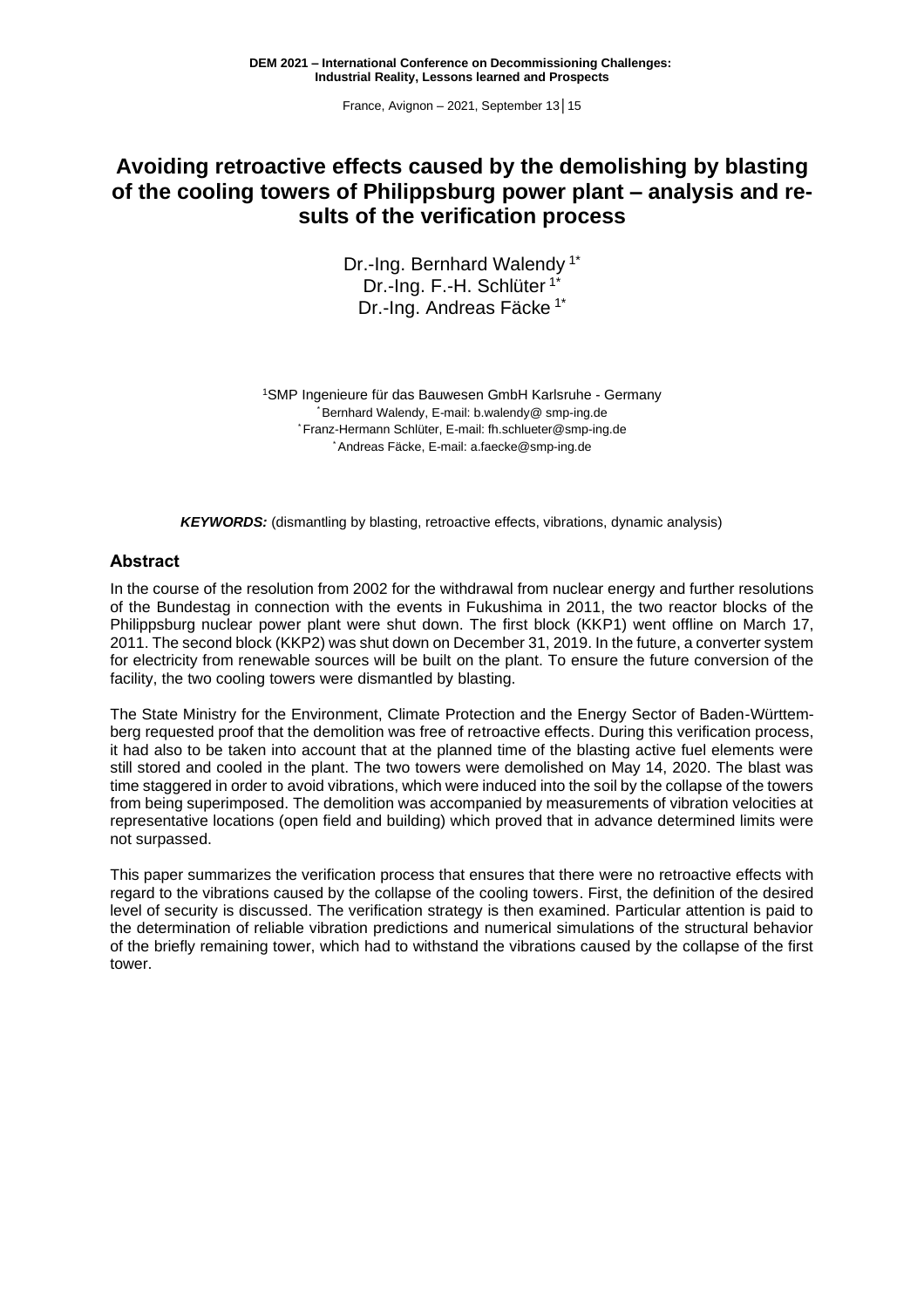## **1. Introduction**

In the course of the resolution from 2002 for the withdrawal from nuclear energy and further resolutions of the Bundestag in connection with the events in Fukushima in 2011, the two reactor blocks of the Philippsburg nuclear power plant were shut down. The first block (KKP1) went offline on March 17, 2011. The second block (KKP2) was shut down on December 31, 2019. In the future, a converter system for electricity from renewable sources will be built on the plant. To ensure the future conversion of the facility, the two cooling towers were dismantled by blasting. [Figure 1](#page-1-0) shows an overview on the powerplant, the cooling towers and the predicted area of debris after the dismantling by blasting. It is worth noting that the areas have a certain overlapping. The tower marked with "1" had to be dismantled first to avoid a collision of the towers.



<span id="page-1-0"></span>Figure 1: Left: Overview on Philippsburg powerplant – Right: The two cooling towers and predicted debris area after dismantling by blasting

The main data concerning construction details, dimensions and mass of one of the Philippsburg hyperbolic cooling towers is shown in [Figure 2](#page-1-1) (both towers identical).



<span id="page-1-1"></span>

Two methods were discussed for dismantling the cooling towers: conventional demolition and dismantling by blasting. The operating company chose the blast variant mainly because of its comparatively short duration. [Figure 3](#page-2-0) shows the dismantling concept.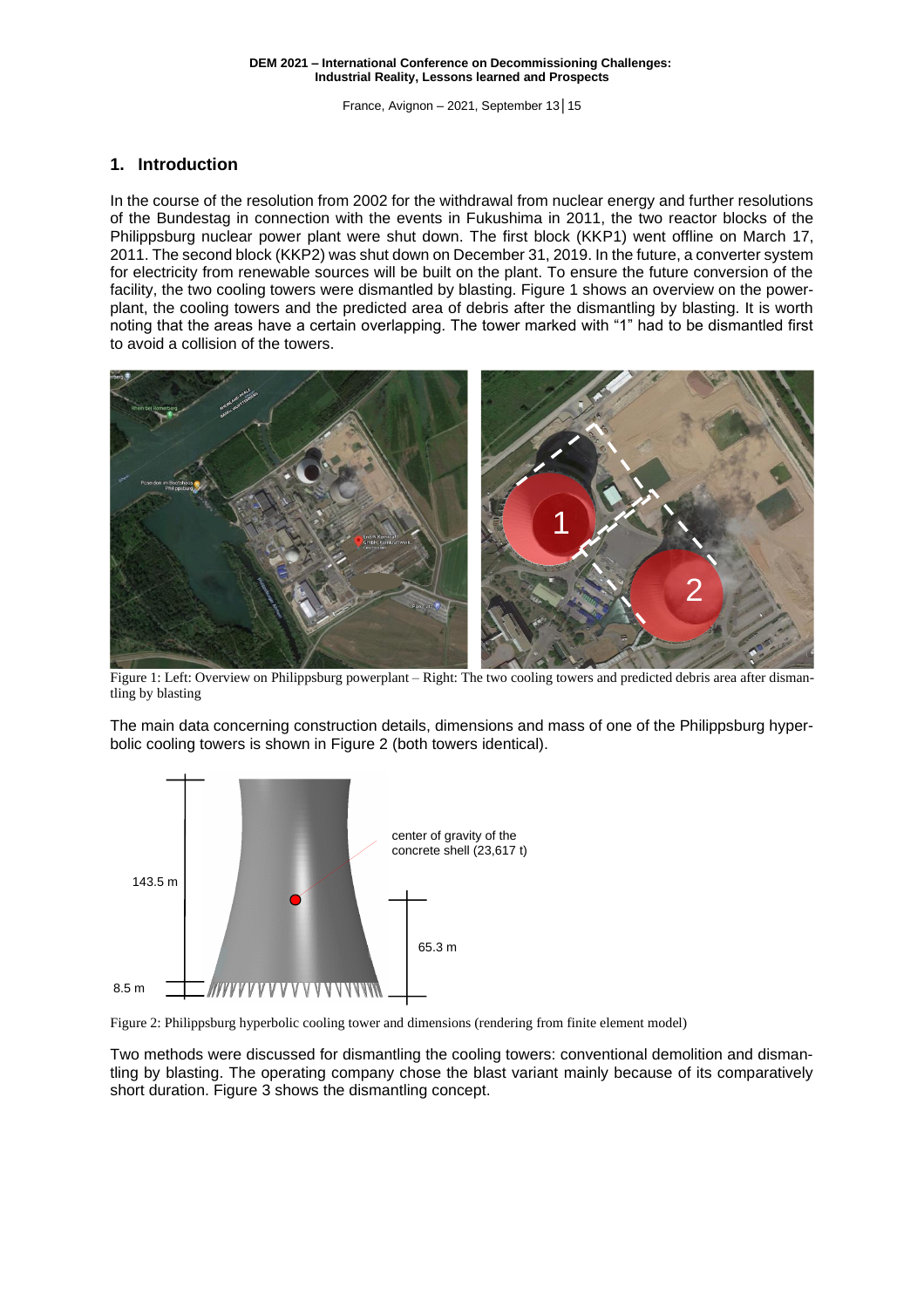France, Avignon – 2021, September 13│15



<span id="page-2-0"></span>

First, the cooling towers were pre-damaged (white cutouts) to ensure the desired direction of fall when blasting. At the lower edge of the cooling tower shell, the wall thickness was approx. 75 cm (ring girder - yellow). The girder was excluded from the pre-damaging. The explosive charges were placed in the areas marked in red and detonated as synchronously as possible. Half of the total of 96 V-pillars, five areas of the ring girder and the webs in the diagonal cutouts were blown up. The diagonal cutouts were intended to induce the tilting direction indicated in [Figure 3.](#page-2-0) Through this so-called tilting-collapse movement, the cooling tower shell was supposed to hit the center of the vibration marked in green as precisely as possible. The impact should completely destroy the cooling tower shell, which was largely intact up to this point in time.

A rough calculation shows that the collapse of one cooling tower releases large amounts of energy.

$$
E_{pot} = \text{m} \cdot \text{g} \cdot \text{h} = 23617000 \text{ kg} \cdot 9.81 \frac{\text{m}}{\text{s}^2} \cdot 65.3 \text{ m} = 15129 \text{ M} \ (3.62 \text{ t} \text{ TNT})
$$
 *Equation 1*

The potential energy of a cooling tower (*Epot*), which is released on impact, far outweighs the energy released by the explosive charges. On the one hand, this energy is consumed by the collapse process of the cooling tower shell, on the other hand it is dissipated as ground vibration. At the time of the blasting, the power plant is no longer in power operation, but fuel elements still present on the site must continue to be actively cooled. The functionality of the corresponding infrastructure on the power plant site must be ensured. The requirement to prove that the power plant is free of retroactive effects, especially with regard to ground-induced vibrations, was accompanied by the decision to demolish by blasting.

### **2. Avoiding retroactive effects – proof concept**

SMP Ingenieure im Bauwesen GmbH (SMP) accompanied the demolition of the cooling towers of the Philippsburg nuclear power plant from an expert side. The task of SMP was, on the one hand, to conceptually contribute to the development of a proof concept for the non-retroactivity of the dismantling by blasting, on the other hand, in the structural examination of the corresponding verifications, which were provided by contractors (third parties) of the operator of the power plant.

The proof concept to exclude retroactive effects caused by ground vibrations had to consider the following aspects: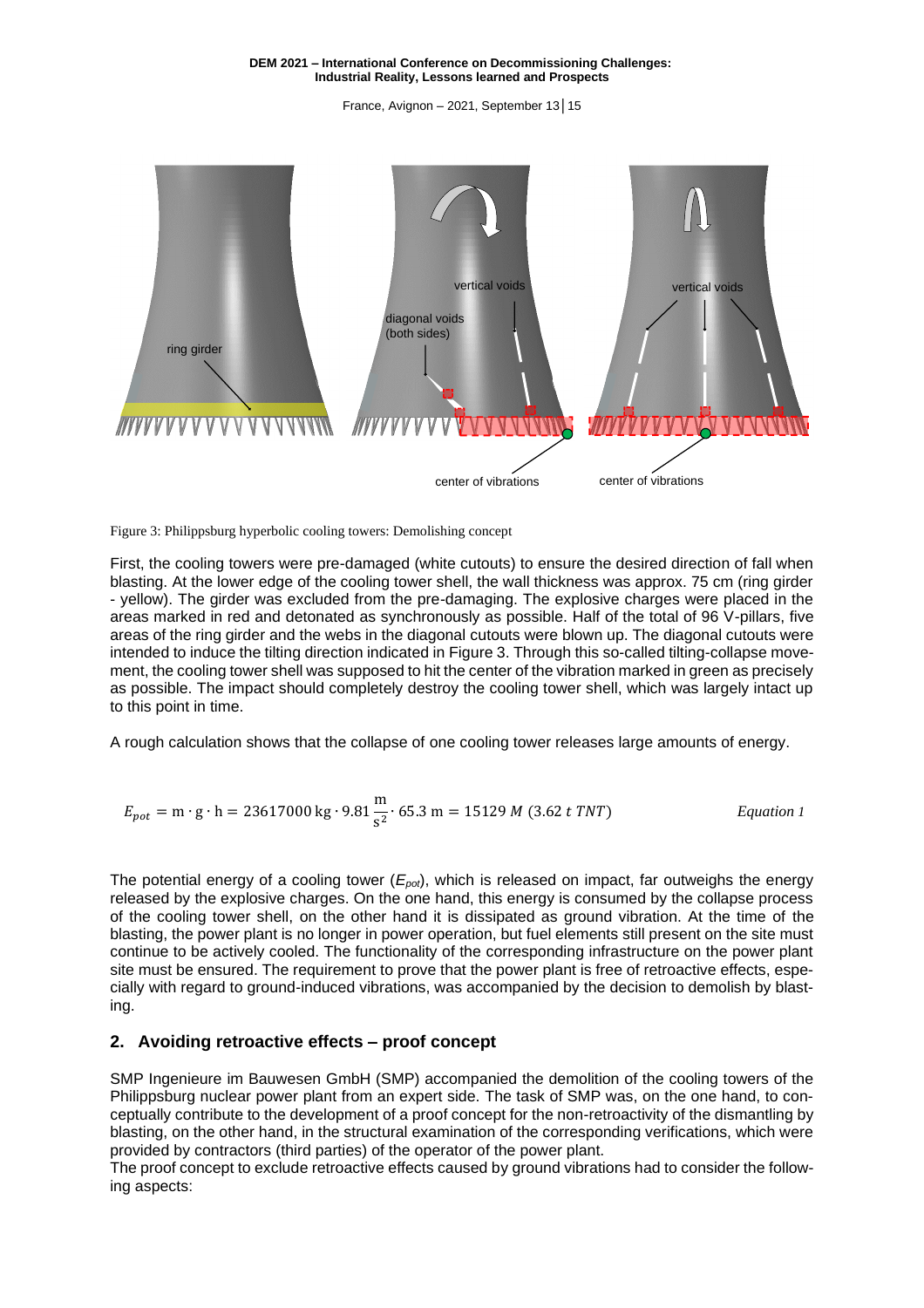- 1. Avoiding danger to life
- 2. Safe containement of radioactive material
- 3. Ensuring the operation of fuel element cooling

The first mentioned point is about the danger of persons through (partial) collapse of buildings. The second point addresses the structural integrity of affected buildings. The third aspect, which was found to be largely decisive in the course of the investigations, considers the safe operation of relevant infrastructure for cooling active fuel elements stored on the power plant site. Buildings and plant components of relevant infrastructure were identified and classified by third parties according to their distance from the vibration centers (Figure 3 - green dots). The verification objective could be thus limited to the fulfilment of the requirement of a non-exceedance probability of a vibration level at a certain distance from the vibration centers. A location at a distance of 314 m to a vibration center proved to be decisive. This location is also referred to as point of interest (POI) in the following.

The design spectra for the load case earthquake (DEQ spectra) of the affected buildings were used as basis for the limit value of the tolerable vibration level. Basically, a verification concept on free field level was followed, which had two decisive advantages:

- Since all safety-relevant buildings are designed for the same earthquake, all buildings with a distance of more than 314 m to a vibration center are considered covered
- Accreditation of possible additional safety reserves, which can be justified by the usually favorable coupling factor at the transition from free field to foundation level

With regard to the load to be applied, it was decided to work with 95% quantile values. Additional safety factors were implicitly included on the resistance side by the requirement that the safety relevant buildings had not to exceed a proportionate level of the design earthquake. The parties involved agreed on a vibration level of 60 % DEQ in all directional components that should not be exceeded. The verification can thus be summarized as follows:

$$
E_{c95,dir} \leq 0.6 \cdot DEQ_{dir}
$$

<span id="page-3-0"></span>95, ≤ 0.6 ∙ *Equation 2*

*Ec95,dir: Characteristic value of the predicted induced ground vibration (95 % quantile) expressed as component spectrum*

*DEQdir: Design Earthquake (component) for Philippsburg power plant (according to* (KTA 2201.4 2012)*)*

### <span id="page-3-1"></span>**3. Prediction of the soil induced vibrations and vibration interference of the cooling towers**

Basically two concepts for the preparation of a vibration prognosis were followed by the operator. Both concepts are based on an existing database of vibration velocity measurements at blast demolitions of hyperbolic cooling towers. The data set included a total of 10 cooling tower blastings and 165 velocity measurements. The data includes both free field and building measurement points. Most of the data were determined for tower blastings with significantly lower energy input (*Epot*) in comparission to the Philippsburg towers. Evaluation points with mostly shorter distances to the vibration center than 314 m predominated.

The first method represents a forecast model purely on a statistical basis. Here, a forecast formula with two free parameters (*Epot* and distance to the vibration center) was determined by the contractor. The procedure according to method 1 is explained exemplarily: First, a reference signal from the database is transformed into a spectral representation of the accelerations. The prognosis model requires as input variables the potential energy of a cooling tower of Philippsburg, as well as the distance to the center of vibration (here: 314 m). The prognosis model then provides a scaling factor. This factor is multiplied with the acceleration spectrum over the entire frequency range. This procedure is repeated for several suitable reference signals. The increase of the spectra to the 95 % quantile level is already taken into account. However, this procedure proved to be too conservative with respect to the prediction quality of the accelerations for larger frequencies. This is due to the fact that the existing data base is dominated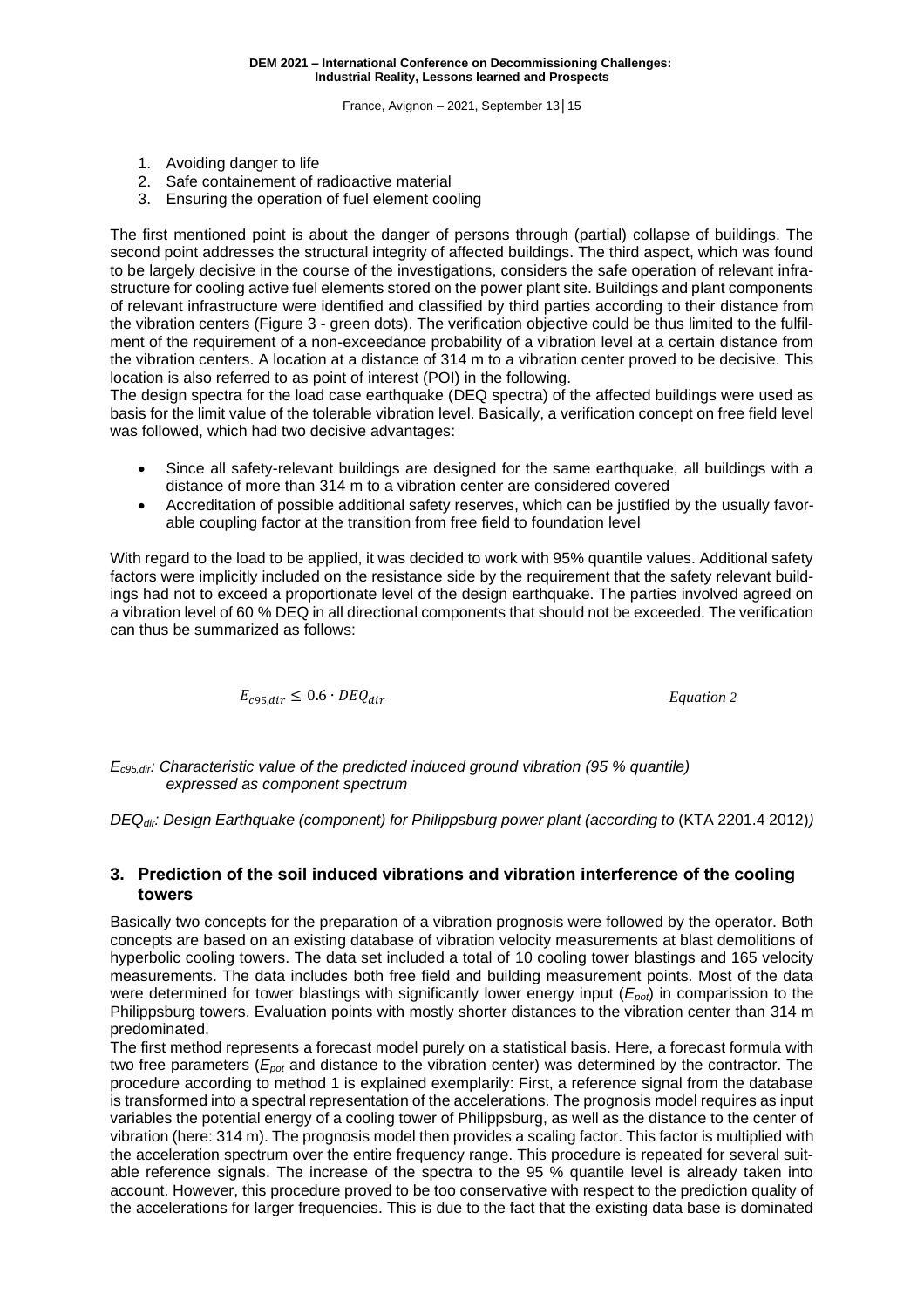France, Avignon – 2021, September 13│15

by vibration measurements with significantly shorter distances to the center of vibration and therefore an extrapolation of the signal to larger distances had to be performed. Due to the scalar modification of the reference signals over the entire frequency band, the frequency-dependent transmission behavior of the ground vibrations could not be mapped. The transmission behaviour of higher frequency signals was thus overestimated.

On the advice of SMP, the operator therefore decided to pursue an alternative method. This second method should include the transfer behavior of the ground vibrations as a frequency-dependent function (transfer function). The transfer function was determined numerically with the program Sassi. The input parameters were obtained from the existing soil expertise on the one hand and from shaker tests [\(Figure](#page-4-0)  [4\)](#page-4-0) on site on the other hand. The numerically determined transfer function for a signal transferred to the POI is shown in [Figure 4.](#page-4-0) The procedure according to method 2 is explained exemplarily: First a reference signal from the database is transferred into a spectral representation of the accelerations. Then a scaling of the spectrum to take into account the existing potential energy of a cooling tower of Philippsburg with a factor over the whole frequency band is performed. Then a frequency-dependent adjustment of the reference signal is performed using the transfer function, which takes into account the distance of the reference signal from the POI. Furthermore, the procedure is analogous to method 1. Independent comparison calculations by SMP provided forecast spectra which differed less than 20 % from those of the operator. The acceleration spectra determined at the POI for the free field with method 2 were considered as the decisive basis for evaluation in the further course of the proof of the absence of retroactive effects.

0.001 0.0015 0.002 0.0025 0.003  $\frac{1}{\frac{1}{2}}$  0.002<br>
0.0015<br>
0.0005<br>
0 5 10 15 20 25 Transfer function - Signal in specified distance from center of vibration (POI) SMP Sassi simulation

Frequency [Hz]

0 0.0005



*Figure 4: Left: Numerical determined transfer function; Right: Shaker tests on Philippsburg power plant site*

<span id="page-4-0"></span>Using method 2 it could be shown that the requirements according to [Equation](#page-3-0) 2 could be met. However, this was only under the condition that there is no significant superimposition of the ground vibrations caused by the two collapse processes of the cooling towers. This circumstance is taken up again in section [4.](#page-4-1)

### <span id="page-4-1"></span>**4. Simulation of the structural behavior of one cooling tower**

### <span id="page-4-2"></span>**Investigations to ensure a controlled collapse of one tower caused by blasting**

Although there is already a lot of experience worldwide, but also in Germany alone, with the demolition of hyperbolic cooling towers, each cooling tower is a unique structure. In addition, the cooling towers in Philippsburg are the largest hyperbolic cooling towers to date, which were to be demolished in Germany by blasting. Above all, however, due to the required verification objective [\(Equation](#page-3-0) 2) it was therefore necessary to analyze the collapse process of the towers immediately after the blasting of the towers in advance in order to exclude an uncontrolled collapse process caused by the blasting as far as possible.

For example, an uncontrolled collapse could have caused a shift of the center of vibration to any point of the lower ring girder, which would have fundamentally changed the vibration prediction at the POI. Also the predicted debris corridor [\(Figure 1\)](#page-1-0) could have shifted, which would have had a strong impact on safety aspects other than ground-induced vibration.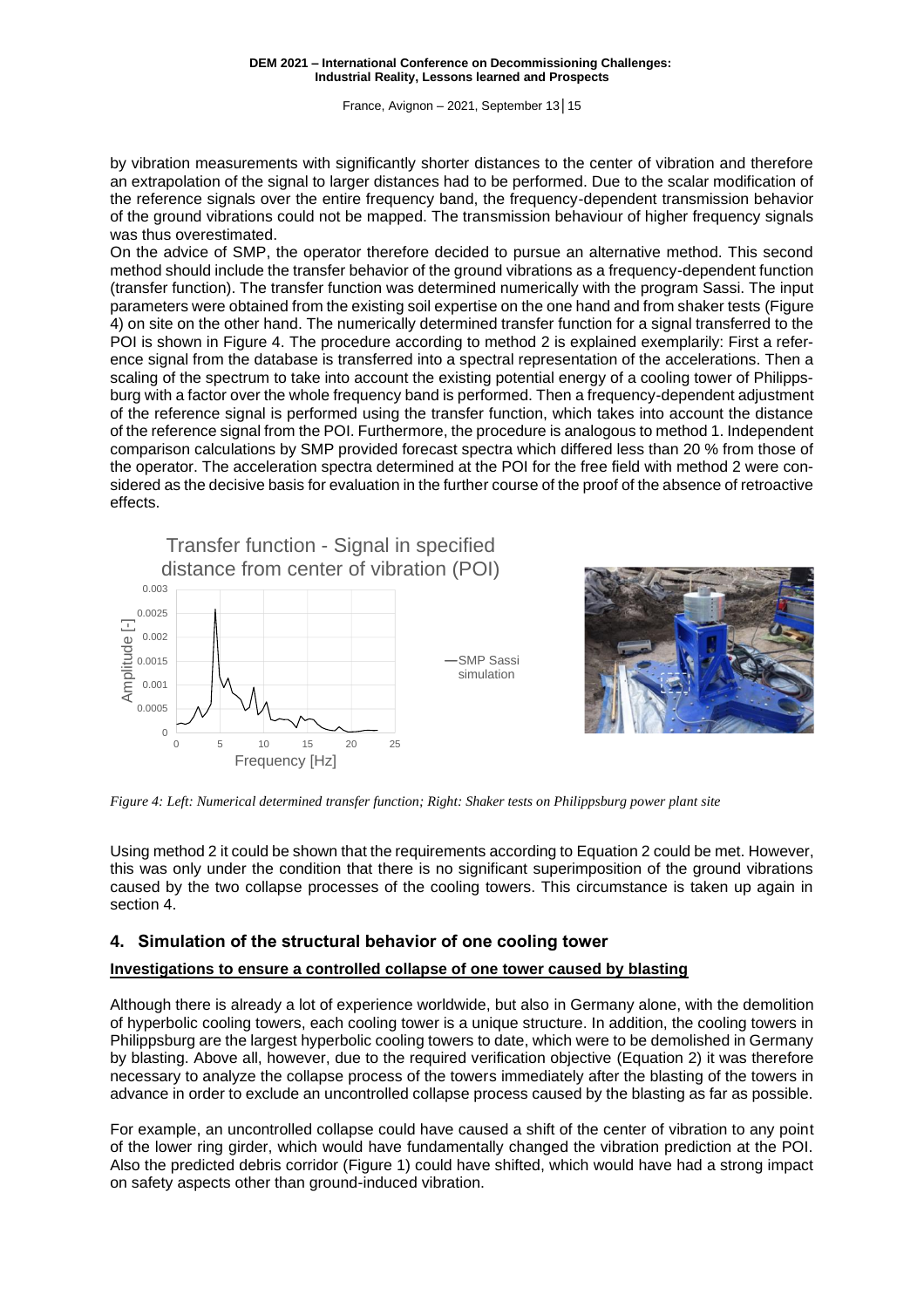France, Avignon – 2021, September 13│15

To exclude the possibility of an uncontrolled collapse of the towers due to the blasting, SMP carried out finite element simulations using the software Abaqus. An uncontrolled collapse was considered to be probably excluded if there is a significant tilting movement of the cooling tower shell without failure of the remaining columns. A numerical model of a cooling tower was created. The cooling tower shell was discretised by means of two-dimensional shell elements. The columns were discretised as beam elements. The support conditions were varied to adequately account for the not exactly quantifiable deformation behaviour of the soil around the column foundations. Within the framework of a best-estimate investigation, mean values of the material characteristics for concrete and reinforcing steel were used for the simulations. A post-hardening of the concrete was also taken into account. The reinforcement of the relatively low reinforced shell was considered in this model by a slight increase of the concrete tensile strength. A complete failure of the concrete from a compression of 3.5 **‰** was implemented. The material model for the columns was linear-elastic.

The modelling took into account the order in which the load was applied. First the dead weight was applied to the still undamaged tower. Then the pre-damaging was modeled, whereby load transfer effects occurred. [Figure 5](#page-5-0) shows the further course of the simulation.

The blast was modeled by abruptly removing the corresponding columns and ring girder sections [\(Figure](#page-5-0)  [5](#page-5-0) top left). A beginning crack formation process occurred in the area of the diagonal pre-damaging. The crack formation continued on both sides of the tower and a closed separation crack was formed over the entire circumference. The simulation was continued until the impact event of the separated tower shell occurred.



<span id="page-5-0"></span>Figure 5: Simulation of dismantling by blasting (minimum in-plane stress – blue means high compression stress): Top left: Removing parts (blasting), cracking starts at diagonal pre-damaged area – Top right: Cracking continues; Down left: Both cracks meet and form one circumferential crack – Down right: Complete separation of the main rotating part of the shell and contact on the surface

The load bearing capacity especially of the columns below the diagonal pre-damaging (critical columns) was investigated up to the time of the formation of the closed circumferential crack [\(Figure 5](#page-5-0) - down left). The internal forces were transferred into a moment normal force diagram and compared with the material resistance curve, which was simplified by a polygon course [\(Figure 6\)](#page-6-0). The proof of the controlled collapse of a cooling tower under blast could be provided.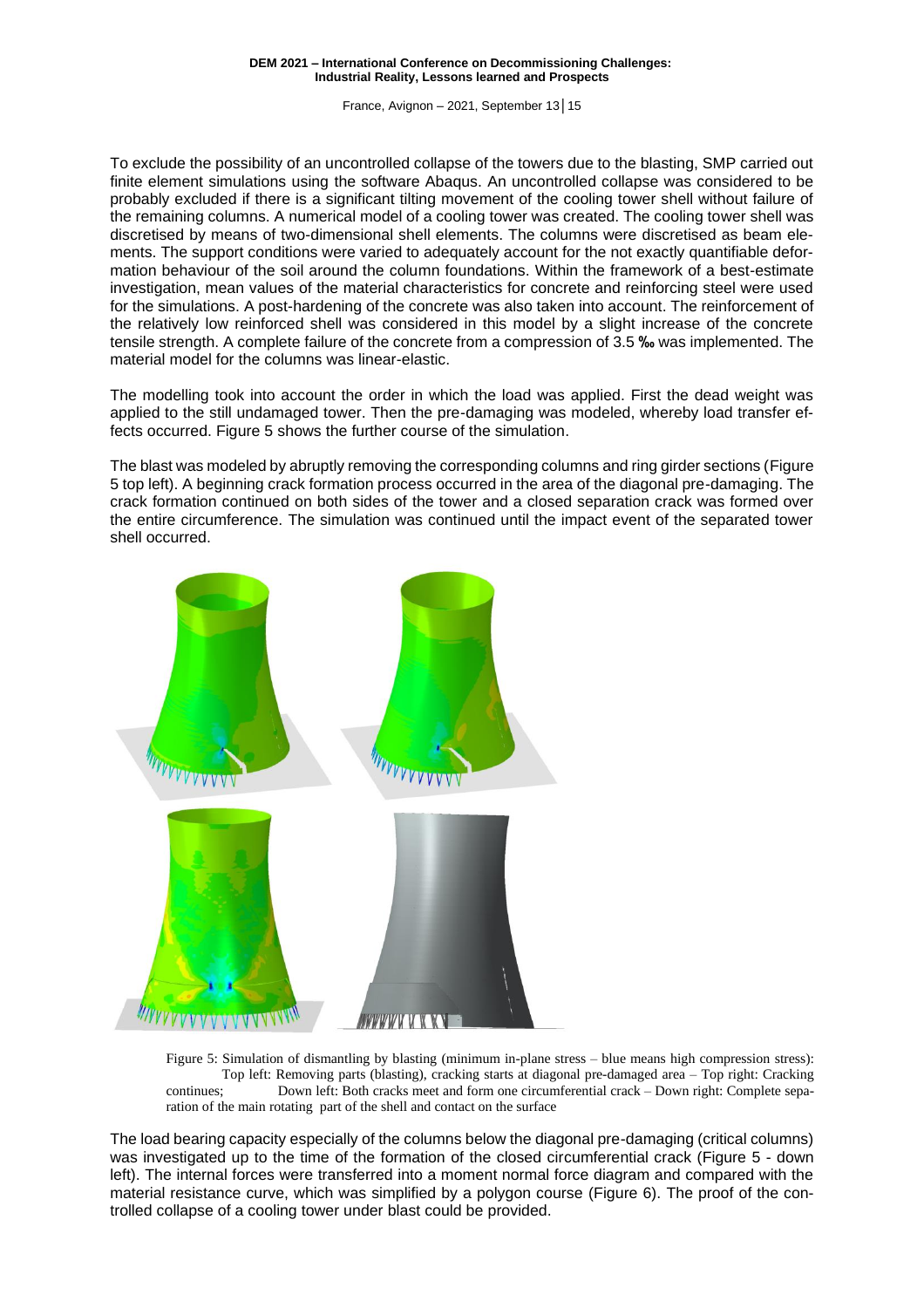France, Avignon – 2021, September 13│15

## analysis of critical columns



<span id="page-6-0"></span>*Figure 6: Structural analysis of critical columns during demolishing using section force and moment*

### **Investigations to exclude the collapse of second tower under soil vibrations induced by the first tower**

Investigations by SMP showed that the originally planned time staggering of only a few seconds between the blastings of the cooling towers could lead to considerable interference phenomena in the ground vibrations. Further investigations proved that only after a time offset of about 12 seconds of the blast releases a decoupling of the ground vibrations could be assumed. However, this now considerably longer time window made it necessary to exclude an uncontrolled collapse of the briefly remaining tower caused by the vibrations induced by the first tower.

For this purpose, SMP carried out finite element simulations using time history data on the cooling tower model in Abaqus. The model already presented was therefore reused and modified. Meridian and circumferential reinforcement was modelled using the rebar option for shell elements in Abaqus. Therefore an adaption of the concrete material behaviour concerning tensile strength was not neccessary any more. Mean values of the material characteristics for concrete and reinforcing steel were used.

Time history data was generated for all directional components on the basis of the results from section [3.](#page-3-1) The data was scaled with a safety factor calculated by third parties on basis of (DIN EN 1990 2010). On the safe side, the decisive distance chosen was the shortest distance from the vibration center of the first tower to the nearest column foundation of the second tower. This was approximately 100 m. Then spectrum-compatible time history acceleration data sets were generated which were applied on all column supporting points. The additionally applied wind load was significantly lower than the wind load from the as-built statics. In this way the fact was taken into account that the proof of non-collapse was only to be provided for the relatively short period of time lag between the two blasts. On the safe side, a duration of one day was assumed. The reduction of the applied wind load in comparision to the as-built statics was determined by third parties involved.

In the course of the investigations two aspects turned out to be decisive. On the one hand, the increasing crack formation in the concrete in the area of the pre-damaging due to the superposition of horizontal wind and vibration loads. On the other hand, the vertical load of the column foundations due to the superposition of dead weight and vertical vibration components.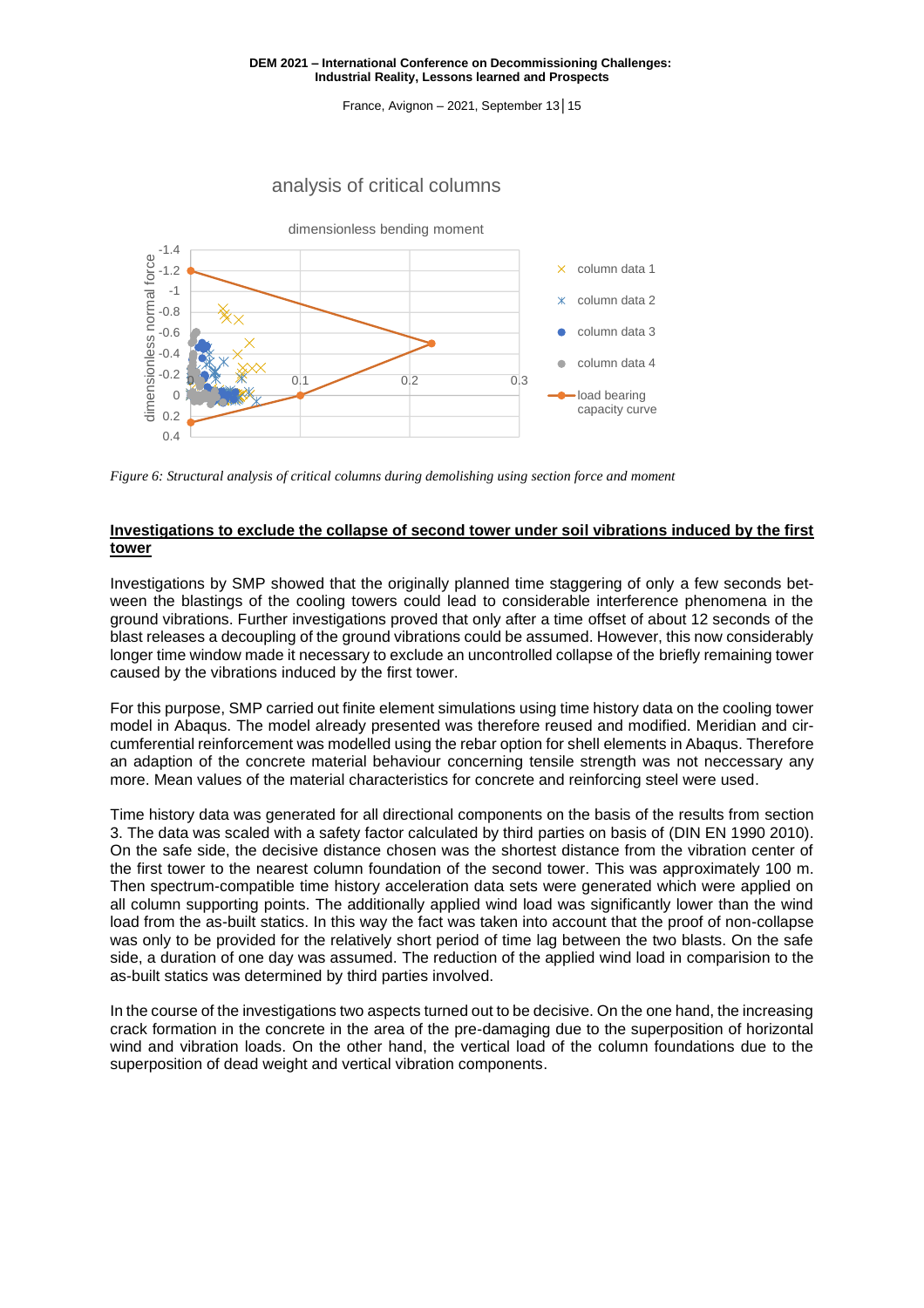France, Avignon – 2021, September 13│15



<span id="page-7-0"></span>Figure 7: Simulation of tower under soil vibration and wind: Top left: Wind load [N/m<sup>2</sup>] negative value means pressure – Bottom left: Plastic strain in concrete as envelope; Bottom right: Maximum stress in reinforcing as envelope [N/m²]

[Figure](#page-7-0) *7* shows one wind load scenario which was applied together with acceleration time history data at the supports. Plastic strain in the concrete at the area of the vertically pre-damaged part of the shell are shown in the bottom left of [Figure](#page-7-0) *7*. The locations of plastic strain roughly correspond to the expected crack pattern (smeared crack modelling). Maximum tensile stress in the reinforcing is shown in [Figure](#page-7-0) *7* bottom right. The locations where maximum stress occured correspond to the plastic strain pattern. As Yielding strength was set to 465 N/mm² it can be seen that no yielding occurred. [Figure](#page-8-0) 8 shows the extremal vertical reaction forces for all simulations being performed. The maximum reaction force (pressure) was around 14.8 MN which lead to a degree of utilization for the soil under the foundation of  $\sim$  110 %. This was considered tolerable as all other foundations had much less loading at that specific time. The same reasoning also applies to the lifting forces that occur on the column with the least load.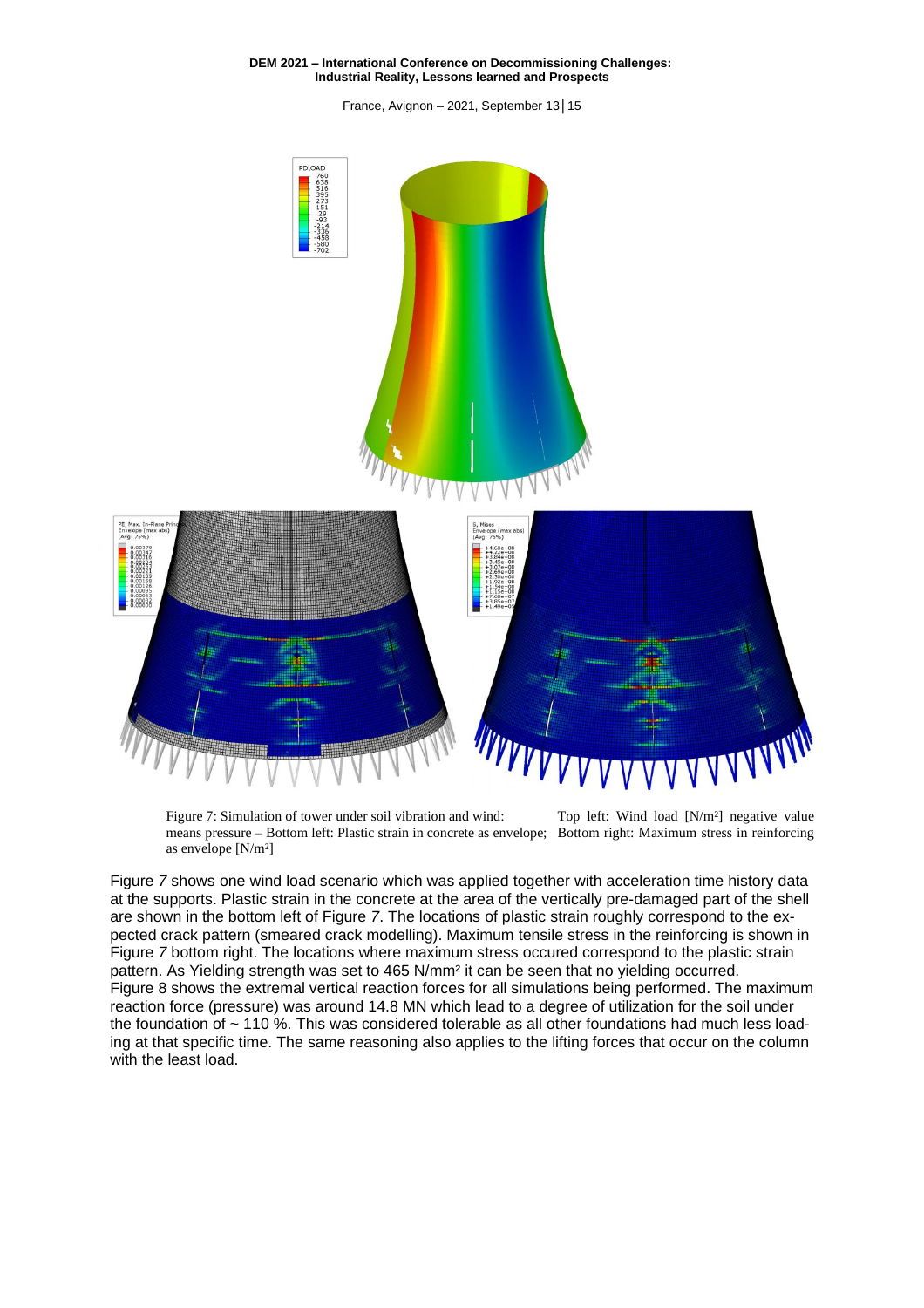France, Avignon – 2021, September 13│15



<span id="page-8-0"></span>*Figure 8: Extremal reaction forces (vertical component) – only critical column foundations are shown*

The structural analysis of the columns was also performe[d0.](#page-4-2)

Based on the presented results with regard to the tower shell, the foundations and the columns, the proof of the non-collapse of the briefly remaining tower under combined wind and ground vibration load was considered to be provided.

### **5. Dismantling by blasting: Results**

The blasting of the cooling towers in Philippsburg took place on the morning of May 14, 2020, with the ignition of the charges in each tower occurring practically synchronously. The time offset of the blastings of the two towers was about 12 seconds. The two towers failed exactly as calculated in advance, both with regard to the collapse process and the location of the vibration center. The remaining tower was not visibly affected by the ground vibrations induced by the impact of the first tower. In [Figure 9](#page-8-1) the crack formation process immediately after column blasting is shown, which corresponds very well with the results of the simulation [\(Figure 5\)](#page-5-0).



<span id="page-8-1"></span>*Figure 9: Cracking in the tower shell immediately after the ignition of the explosive charges*

The demolition of the blast was accompanied by third parties by means of measurement technology in order to check that the previously defined limit vibration level was maintained. An evaluation of the measurement results by SMP for selected measuring points could prove that the required verification target could be clearly met for all directional components. In addition, it was checked for relevant buildings whether the permissible vibration speeds according to (DIN 4150-3 2016) had been observed, which was also the case.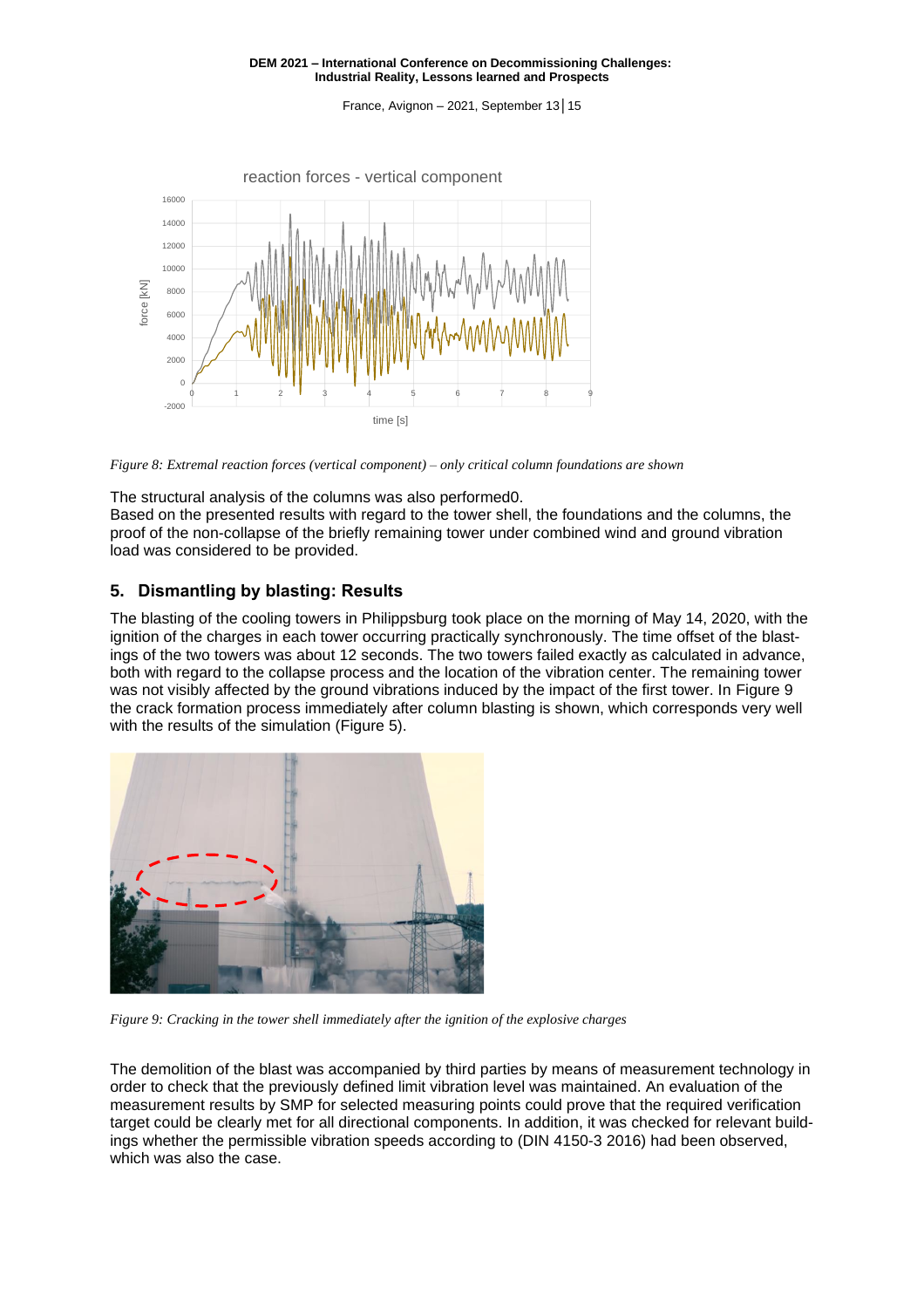# **6. Conclusion**

SMP Ingenieure im Bauwesen GmbH (SMP) accompanied the demolition of the two hyperbolic cooling towers of the Philippsburg nuclear power plant from an expert side. The task of SMP was, on the one hand, to conceptually contribute to the development of a proof concept for the non-retroactivity of the dismantling by blasting, on the other hand, in the structural examination of the corresponding verifications, which were provided by contractors (third parties) of the operator of the power plant.

This paper summarizes the verification process that ensures that there were no retroactive effects with regard to the vibrations caused by the collapse of the cooling towers. First, the definition of the desired level of security is outlined. The verification strategy is then examined. Particular attention is paid to the determination of reliable vibration predictions and numerical simulations of the structural behavior of the briefly remaining tower, which had to withstand the vibrations caused by the collapse of the first tower.

Vibration predictions performed by third parties used a method which combined empirical data and numerical simulations. The prediction proved that an exceeding of the desired level of security expressed as acceleration spectra was highly unlikely. The vibration predictions implicitly assumed, that the collapse of the towers happened in a very controlled manner and that no significant interference between the induced vibrations of the two towers occur. To validate these assumptions additional examinations were necessary.

These examinations were conducted by SMP using finite element models of one cooling tower. The models included material and geometrical non-linearities and were performed under dynamic loading. Concrete cracking and consideration of reinforcement as embedded elements was partly implemented too. The examination of the first numerical model demonstrated, that a controlled collapse of one cooling tower was very likely as long as the blasting charges detonated as synchronously as possible. To exclude interference effects of the soil vibrations a time offset of the two blasts had to be implemented. The second model showed that the briefly remaining tower could withstand the vibrations induced by the first tower and an uncontrolled collapse was unlikely.

The dismantling took place on May 14th 2020. Accompanying measurements showed that the level of induced vibrations were clear below the before defined tolerable level. The collapsing process could be accurately mapped by the numerical simulations.